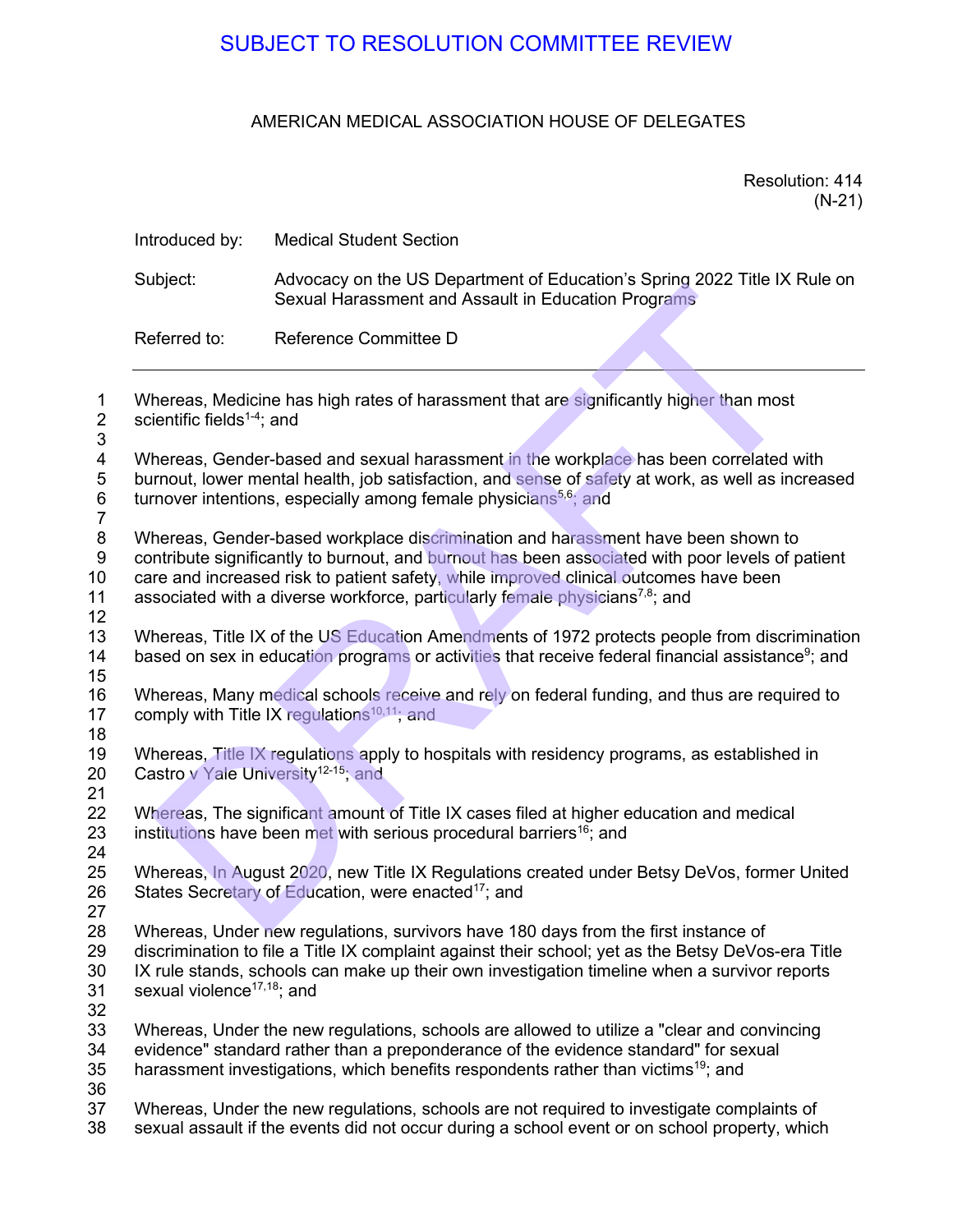1 does not take into account harassment that occurred outside of these parameters that may still<br>2 impact a student's ability to participate in school<sup>19</sup>: and impact a student's ability to participate in school<sup>19</sup>; and 3 4 Whereas, Most US schools returned to in-person curriculums in the fall of 2021, for the first time<br>5 since Ms. DeVos' Title IX regulations were enacted in August 2020, highlighting process issues 5 since Ms. DeVos' Title IX regulations were enacted in August 2020, highlighting process issues  $6$  in real time<sup>9,20</sup>; and in real time $9,20$ ; and  $\frac{7}{8}$ Whereas, Upon students' return to in-person classes, in October 2021, the ED Act Now group 9 convened with protests in Washington DC, hoping to address concerns and codify institutional 10 responsibilities in light of Ms. DeVos' proposed Title IX rules in a timely and urgent manner<sup>18</sup>; 11 and 12 13 Whereas, The Biden administration has pledged to re-write Title IX, but the preliminary 14 recommendations will not be released until May 2022, and medical education organizations 15 have an opportunity to take a stance on this topic<sup>21</sup>; and 16 17 Whereas, Researchers in our medical profession strongly recommend for a zero tolerance 18 policy for gender-based violence<sup>22,23</sup>; and 19 20 Whereas, AAMC, AAOMC, and other relevant medical education bodies did NOT sign on to this 21 letter: https://www.acenet.edu/Documents/Comments-ED-OCR-Title-IX-Hearing-061021.pdf,<br>22 despite other healthcare education associated bodies signing on<sup>24</sup>; despite other healthcare education associated bodies signing on $^{24}$ . 23 24 Whereas, According to the AAMC's Medical School Graduation Questionnaire in 2017, only 25 21% of students experiencing harassment reported to administration, leaving the majority of 26 cases unreported due to students' fear of lack of accountability, fear of retaliation and 27 perception that the incident was not significant enough to report<sup>25</sup>; and 28 Whereas, Victims of sexual harassment often will not report the harassment to their institutions 30 because of fear of retaliation such as being "labeled as a troublemaker" $^{26}$ ; and  $\frac{31}{32}$ Whereas, Medical training is fast-paced, and prolonged decisions regarding Title IX and other 33 accommodations can have a significant impact on a trainee's career and right to an education<sup>27</sup>; 34 and 35 36 Whereas, Perpetrators of harassment are often asked to leave higher education institutions 37 without any questions or punishment, in order to decrease institutional liability, but this practice 38 fails to address root behaviors of the harassers<sup>28</sup>; and 39 40 Whereas, *Sexual Harassment of Women: Climate, Culture and Consequences in Academic*  41 *Science, Engineering and Medicine* states that "organizational tolerance for sexually harassing<br>42 behavior" increases the risk of sexual harassment occurring within the organization<sup>3</sup>; and behavior" increases the risk of sexual harassment occurring within the organization<sup>3</sup>; and 43 44 Whereas, National Academy of Science, Engineering and Medicine (NASEM) and Association<br>45 of American Universities (AAU) have created validated surveys that are recommended for 45 of American Universities (AAU) have created validated surveys that are recommended for 46 qualitative and quantitative monitoring of sexual harassment<sup>3,29</sup>; and 47 48 Whereas, Know Your IX has published a list of best practices for supporting students rights' 49 under Title IX, indicating that mental health support, timely notice and investigations, 50 accountability and prevention of retaliation were best practices in Title IX-related  $51$  investigations<sup>30</sup>; and investigations $30$ ; and SUBJECT TO RESOLUTION COMMITTEE REVIEW<br>Resolution: 41<br>Pages not take into account harassment that occurred outside of these parameters that m<br>pages not take into account harassment that occurred outside of these parameter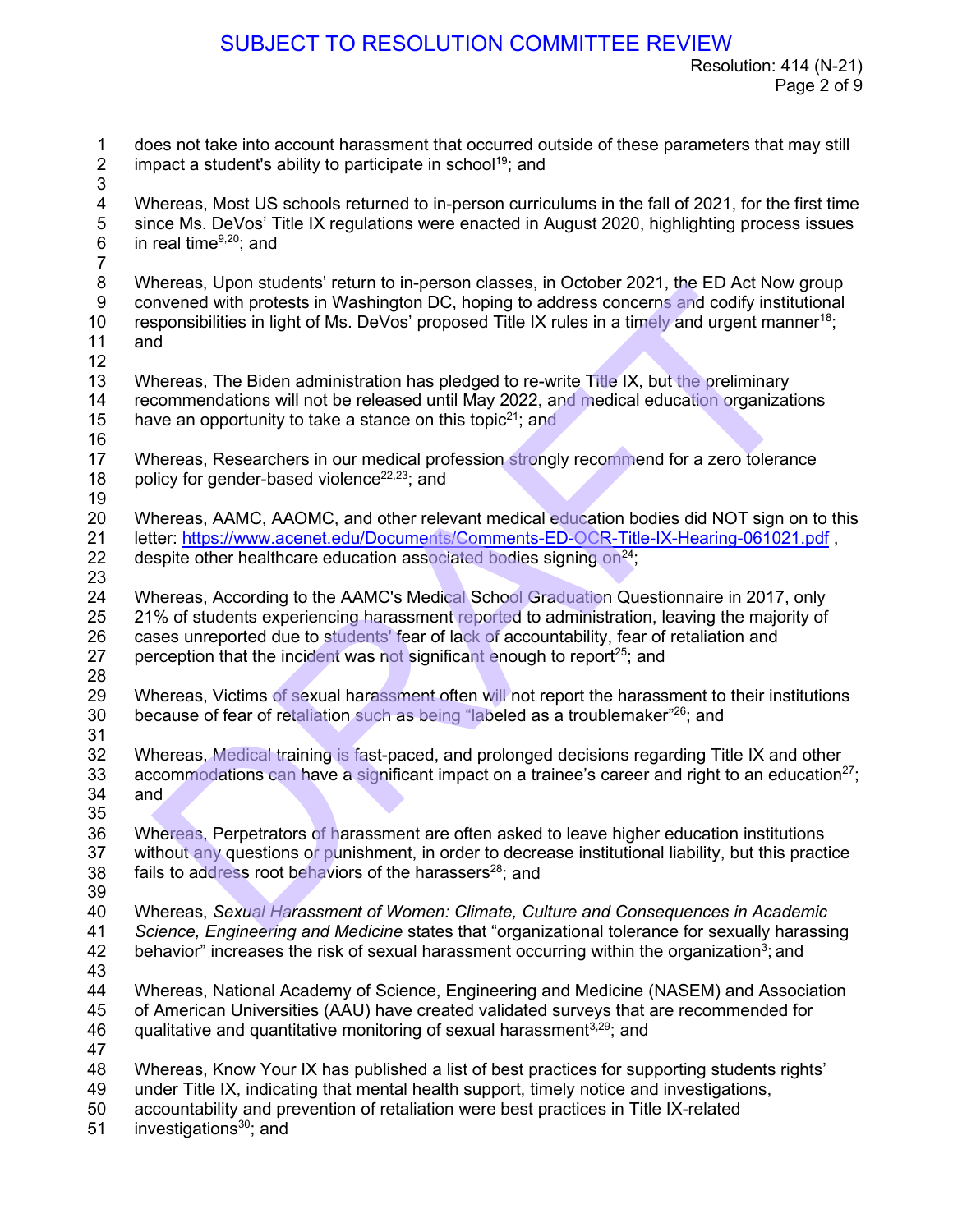- 1 Whereas, AMA Code of Ethics 9.1.3 "Sexual Harassment in the Practice of Medicine" defines<br>2 sexual harassment, but does not outline best quidelines for institutional enforcement or
- 2 sexual harassment, but does not outline best guidelines for institutional enforcement or
- 3 advocate for enforcement in institutions of medical training/education;
- 4
- 5 Whereas, Our organization is committed to equal access to medical education, maintaining the
- 6 diversity of the physician workforce, and selecting trainees who possess both academic and<br>7 non-academic qualifications to be a physician as outlined in H-200.95. H-310.929 and H-
- 7 non-academic qualifications to be a physician as outlined in H-200.95, H-310.929 and H-<br>8 295.995: therefore be it
- 295.995; therefore be it
- 9

10 RESOLVED, That our American Medical Association work with relevant stakeholders to release

11 a statement and advocate that the US Department of Education replace their 2020 Title IX rule

12 on sexual harassment and assault in educational settings, including undergraduate and

- 13 graduate medical education, with a comprehensive rule that preserves the safety and wellbeing
- 14 of all people affected by sexual assault. (Directive to Take Action)

Fiscal Note: Not yet determined

Received: 11/07/21

### AUTHORS STATEMENT OF PRIORITY

Given that the Biden administration is currently reviewing the restrictive Title IX rule adopted in August 2020 and planning on releasing new recommendations by May of 2022, this issue is of timely importance that the AMA speaks on this matter and provides guiding data on the path to ending sexual harassment and violence, in accordance with the asks of this resolution. As many students returned to campuses for in-person instruction, the devastating impact of the 2020 Title IX resolution became apparent for the first time. Our AMA, the largest body of medical professionals, cannot stand by as more victims are shamed or silenced, especially when 52% of medical trainees experience harassment. SUBJECT TO RESOLUTION COMMITTEE REVIEW<br>
Resolution: 41<br>
Pag<br>
Resolution: 41<br>
Pag<br>
News and ansassment, but does not outline best guidelines for institutional enforcement or<br>
xual harassment, but does not outline best guide

Our AMA must use its unique position at the intersection of medicine and advocacy to publicly speak on behalf of victims, particularly those in educational settings, and to contribute to this pivotal national reform. Our input on this issue will progress the development of the Biden administration's recommendations in a meaningful way, while also elucidating the steps that the AMA and medical education bodies must take to support victims in medical education, who are not granted any protections or support under H-515.956, in support of college students, and H-80.999, in support of patients. Our AMA cannot stay silent on this issue that silences so many of our patients as well as so many of our own.

### **References:**

1. McClain T, Kammer-Kerwick M, Wood L, Temple JR, Busch-Armendariz N. Sexual Harassment Among Medical Students: Prevalence, Prediction, and Correlated Outcomes. Workplace Health Saf. 2021;69(6):257-267. doi:10.1177/2165079920969402 2. Schoenefeld, E., Marschall, B., Paul, B. et al. Medical education too: sexual harassment within the educational context of medicine – insights of undergraduates. BMC Med Educ 21, 81 (2021)[. https://doi.org/10.1186/s12909-021-02497-y](https://doi.org/10.1186/s12909-021-02497-y)

3. National Academies of Sciences, Engineering, and Medicine. 2018. Sexual Harassment of Women: Climate, Culture, and Consequences in Academic Sciences, Engineering, and Medicine. Washington, DC: The National Academies Press. [https://doi.org/10.17226/24994.](https://doi.org/10.17226/24994)

<sup>4.</sup> Hsiao C J, Akhavan N N, Singh Ospina N, et al. (February 23, 2021) Sexual Harassment Experiences Across the Academic Medicine Hierarchy. Cureus 13(2): e13508. doi:10.7759/cureus.13508

<sup>5.</sup> Mathews E, Hammarlund R, Kullar R, et al. Sexual Harassment in the House of Medicine and Correlations to Burnout: A Cross-Sectional Survey. *Ochsner J*. 2019;19(4):329-339. doi:10.31486/toj.19.0019

<sup>6.</sup> Hu Y-Y, Ellis RJ, Hewitt DB, et al Discrimination, abuse, harassment, and burnout in surgical residency training. N Engl J Med 2019;381:1741-1752.

<sup>7.</sup> Joseph MM, Ahasic AM, Clark J, Templeton K. State of Women in Medicine: History, Challenges, and the Benefits of a Diverse Workforce. Pediatrics. 2021 Sep;148(Suppl 2):e2021051440C. doi: 10.1542/peds.2021-051440C. PMID: 34470878.

<sup>8.</sup> Julie K. Silver, Allison C. Bean, Chloe Slocum, Julie A. Poorman, Adam Tenforde, Cheri A. Blauwet, Rebecca A. Kirch, Ranna Parekh, Hermioni L. Amonoo, Ross Zafonte, and David Osterbur.Health Equity.Jul 2019.360- 377[.http://doi.org/10.1089/heq.2019.0040](https://doi.org/10.1089/heq.2019.0040)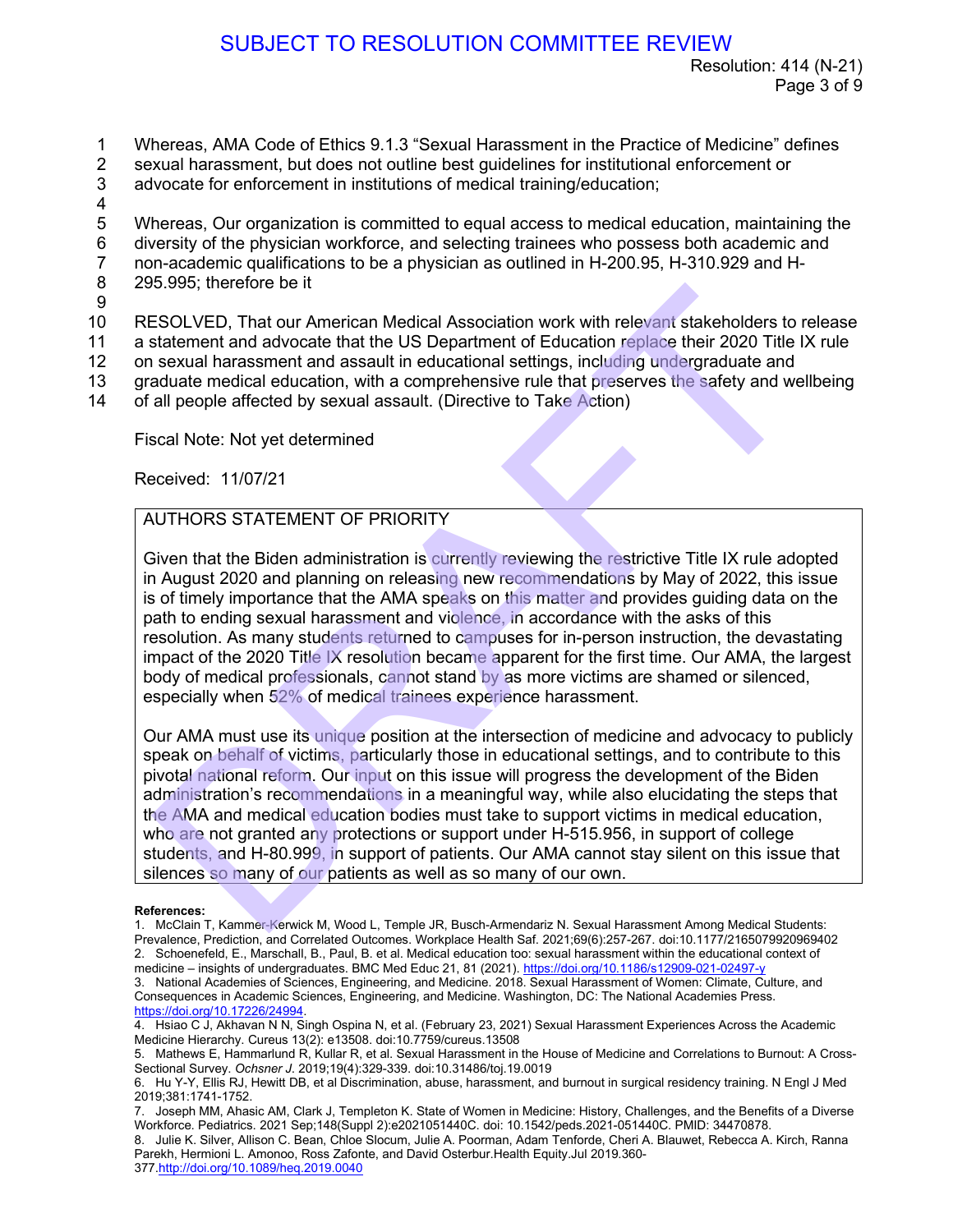Resolution: 414 (N-21) Page 4 of 9

9. U.S. Department of Education Releases "Return to School Roadmap" to Support Students, Schools, Educators, and Communities in Preparing for the 2021-2022 School Year. U.S. Department of Education. https://www.ed.gov/news/pressreleases/us-department-education-releases-"return-school-roadmap"-support-students-schools-educators-and-communitiespreparing-2021-2022-school-year. Published August 2, 2021. Accessed November 4, 2021. SUBJECT TO RESOLUTION COMMITTEE REVIEW Resolution: 4<br>
1983<br>
U.S. [D](https://www.knowyourix.org/wp-content/uploads/2021/03/Know-Your-IX-2021-Report-Final-Copy.pdf)esembent of Education Research Resolution School Readman' to Support Sucessi and Sucession, education and<br>
U.S. Desembent of Education Research Resolution

10. Revenue of U.S. Medical Schools by Source, Fiscal Year 2020. American Association of Medical Colleges.

https://www.aamc.org/data-reports/interactive-data/i-revenue-us-medical-schools-source-fiscal-year-2020. Accessed November 4, 2021.

11. U.S. Medical School Revenues. American Association of Medical Colleges. https://www.aamc.org/data-reports/facultyinstitutions/report/us-medical-school-revenues. Accessed November 4, 2021.

12. Walter, CS. Academic Medical Centers and the Broad Reach of Title IX: Castro, et al. v. Yale University, et al.

13. *Castro v. Yale Univ.*, Civil No. 3:20cv330 (JBA) (D. Conn. Feb. 9, 2021)

14. Revisiting Title IX's Applicability to Academic Medical Centers. JD Supra. https://www.jdsupra.com/legalnews/revisiting-title-ix-sapplicability-to-3365209/. Published March 9, 2021. Accessed November 4, 2021.

15. Teeter D. Title IX Applies to Hospital Residency Programs. American Academy of Professional Coders.

https://www.aapc.com/blog/39119-title-ix-applies-to-hospital-residency-program/. Published July 1, 2017. Accessed November 4, 2021.

16. Richards TN. No evidence of "weaponized Title IX" here: An empirical assessment of sexual misconduct reporting, case processing, and outcomes. Law Hum Behav. 2019;43(2):180-192. doi:10.1037/lhb0000316

17. Title IX and Sex Discrimination. Office for Civil Rights, US Department of Education.

https://www2.ed.gov/about/offices/list/ocr/docs/tix\_dis.html. Modified August 20, 2021. Accessed November 4, 2021.

18. Survivors Can't Wait: We Need a New Title IX Rule Now. https://www.edactnow.org. Accessed November 4, 2021.

19. DeVos's New Title IX Sexual Harassment Rule, Explained. National Women's Law Center. https://nwlc.org/wp-

content/uploads/2020/05/Title-IX-Final-Rule-Factsheet-5.28.20-v3.pdf. Published May 2020. Accessed November 4, 2021. 20. Stubbs S, Voorhis-Allen A. The number of sexual assault email notifications sent in the first month of the 2021-22 academic year is double that of the entire 2020-21 academic year. The Vanderbilt Hustler. https://vanderbilthustler.com/43138/featured/vanderbilt-

community-receives-six-on-campus-sexual-assault-notices-in-less-than-a-month/. Published October 8, 2021. Accessed November 4, 2021.

21. Exec. Order No. 14021, 3 C.F.R. 13803-13804 (2021).

22. Bates CK, Jagsi R, Gordon LK, et al. It Is Time for Zero Tolerance for Sexual Harassment in Academic Medicine. Acad Med. 2018;93(2):163-165.

23. Nuthalapaty, Francis S. MD Sexual Harassment in Academic Medicine, Obstetrics & Gynecology: March 2018 - Volume 131 - Issue 3 - p 415-417 doi: 10.1097/AOG.0000000000002473

24. Mitchell T. Re: Written Comment: Title IX Public Hearing (2020 amendments to the Title IX regulations). June 2021

25. Association of American Medical Colleges. Medical School Graduation Questionnaire 2021 All Schools Summary Report. July 2021.

26. Binder R, Garcia P, Johnson B, Fuentes-Afflick E. Sexual Harassment in Medical Schools. Academic Medicine. 2018;93(12):1770-1773. doi:10.1097/acm.0000000000002302.

27. Bagenstos S. Technical Standards and Lawsuits Involving Accommodations for Health Professions Students. *AMA J Ethics.* 2016;18(10):1010-1016. doi: 10.1001/journalofethics.2016.18.10.hlaw1-1610.

28. Brown S, Mangan K. 'Pass the Harasser' Is Higher Ed's Worst-Kept Secret. How Can Colleges Stop Doing It? The Chronicle. https://www.chronicle.com/article/pass-the-harasser-is-higher-eds-worst-kept-secret-how-can-colleges-stop-doing-it/. Published June 27, 2019. Accessed November 4, 2021.

29. Cantor D, Fisher B, Chibnall S, Townsend R, Lee S, Burce C, Thomas G. Report on the AAU Campus Climate Survey on Sexual Assault and Sexual Misconduct. The Association of American Universities.

https://www.aau.edu/sites/default/files/%40%20Files/Climate%20Survey/AAU\_Campus\_Climate\_Survey\_12\_14\_15.pdf. Published September 21, 2015. Accessed November 4, 2021.

30. Nesbitt S, Carson S. The Cost of Reporting: Perpetrator Retaliation, Institutional Betrayal, and Student Survivor Pushout. Know Your IX; Advocates for Youth. https://www.knowyourix.org/wp-content/uploads/2021/03/Know-Your-IX-2021-Report-Final-Copy.pdf Updated March 2021. Accessed November 4, 2021.

## **RELEVANT AMA POLICY**

### **H-295.955 Teacher-Learner Relationship In Medical Education**

The AMA recommends that each medical education institution have a widely disseminated policy that: (1) sets forth the expected standards of behavior of the teacher and the learner; (2) delineates procedures for dealing with breaches of that standard, including: (a) avenues for complaints, (b) procedures for investigation, (c) protection and confidentiality, (d) sanctions; and (3) outlines a mechanism for prevention and education. The AMA urges all medical education programs to regard the following Code of Behavior as a guide in developing standards of behavior for both teachers and learners in their own institutions, with appropriate provisions for grievance procedures, investigative methods, and maintenance of confidentiality. CODE OF BEHAVIOR

The teacher-learner relationship should be based on mutual trust, respect, and responsibility. This relationship should be carried out in a professional manner, in a learning environment that places strong focus on education, high quality patient care, and ethical conduct.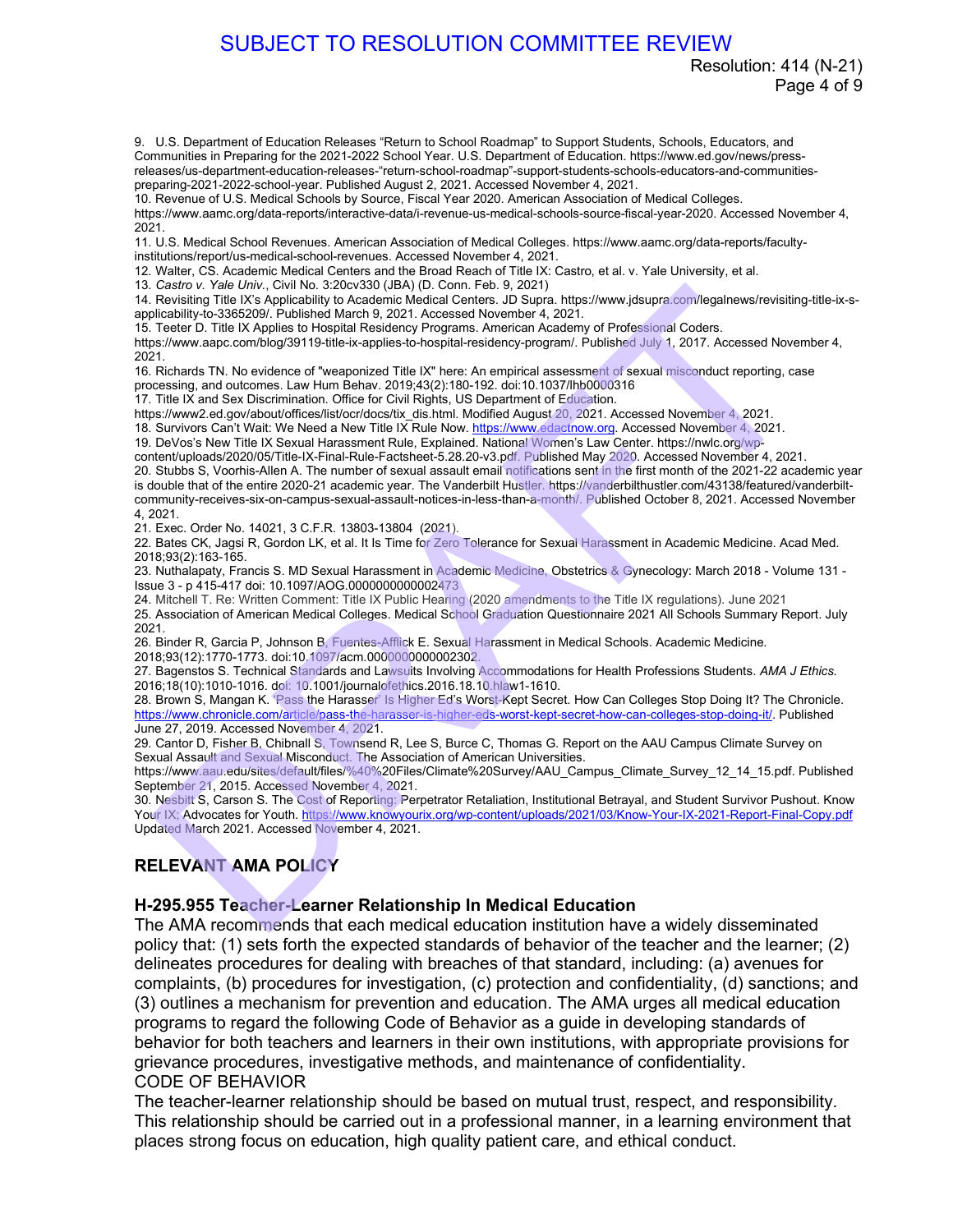A number of factors place demand on medical school faculty to devote a greater proportion of their time to revenue-generating activity. Greater severity of illness among inpatients also places heavy demands on residents and fellows. In the face of sometimes conflicting demands on their time, educators must work to preserve the priority of education and place appropriate emphasis on the critical role of teacher.

In the teacher-learner relationship, each party has certain legitimate expectations of the other. For example, the learner can expect that the teacher will provide instruction, guidance, inspiration, and leadership in learning. The teacher expects the learner to make an appropriate professional investment of energy and intellect to acquire the knowledge and skills necessary to become an effective physician. Both parties can expect the other to prepare appropriately for the educational interaction and to discharge their responsibilities in the educational relationship with unfailing honesty.

Certain behaviors are inherently destructive to the teacher-learner relationship. Behaviors such as violence, sexual harassment, inappropriate discrimination based on personal characteristics must never be tolerated. Other behavior can also be inappropriate if the effect interferes with professional development. Behavior patterns such as making habitual demeaning or derogatory remarks, belittling comments or destructive criticism fall into this category. On the behavioral level, abuse may be operationally defined as behavior by medical school faculty, residents, or students which is consensually disapproved by society and by the academic community as either exploitive or punishing. Examples of inappropriate behavior are: physical punishment or physical threats; sexual harassment; discrimination based on race, religion, ethnicity, sex, age, sexual orientation, gender identity, and physical disabilities; repeated episodes of psychological punishment of a student by a particular superior (e.g., public humiliation, threats and intimidation, removal of privileges); grading used to punish a student rather than to evaluate objective performance; assigning tasks for punishment rather than educational purposes; requiring the performance of personal services; taking credit for another individual's work; intentional neglect or intentional lack of communication. SUBJECT TO RESOLUTION COMMITTEE REVIEW<br>Pag<br>rammber of factors place demand on medical school faculty to devote a greater proportine<br>in the time to revenue-generating activity. Greater severally of filmess among inpatients

On the institutional level, abuse may be defined as policies, regulations, or procedures that are socially disapproved as a violation of individuals' rights. Examples of institutional abuse are: policies, regulations, or procedures that are discriminatory based on race, religion, ethnicity, sex, age, sexual orientation, gender identity, and physical disabilities; and requiring individuals to perform unpleasant tasks that are entirely irrelevant to their education as physicians. While criticism is part of the learning process, in order to be effective and constructive, it should be handled in a way to promote learning. Negative feedback is generally more useful when delivered in a private setting that fosters discussion and behavior modification. Feedback should focus on behavior rather than personal characteristics and should avoid pejorative labeling. Because people's opinions will differ on whether specific behavior is acceptable, teaching programs should encourage discussion and exchange among teacher and learner to promote effective educational strategies. People in the teaching role (including faculty, residents, and students) need guidance to carry out their educational responsibilities effectively. Medical schools are urged to develop innovative ways of preparing students for their roles as educators of other students as well as patients.

BOT Rep. ZZ, I-90; Reaffirmed by CME Rep. 9, A-98; Reaffirmed: CME Rep. 2, I-99; Modified: BOT Rep. 11, A-07; Reaffirmed: CME Rep. 9, A-13; Reaffirmed BOT Rep. 9, I-20

# **9.1.3 Sexual Harassment in the Practice of Medicine**

Sexual harassment can be defined as unwelcome sexual advances, requests for sexual favors, and other verbal or physical conduct of a sexual nature.

Sexual harassment in the practice of medicine is unethical. Sexual harassment exploits inequalities in status and power, abuses the rights and trust of those who are subjected to such conduct; interferes with an individual's work performance, and may influence or be perceived as influencing professional advancement in a manner unrelated to clinical or academic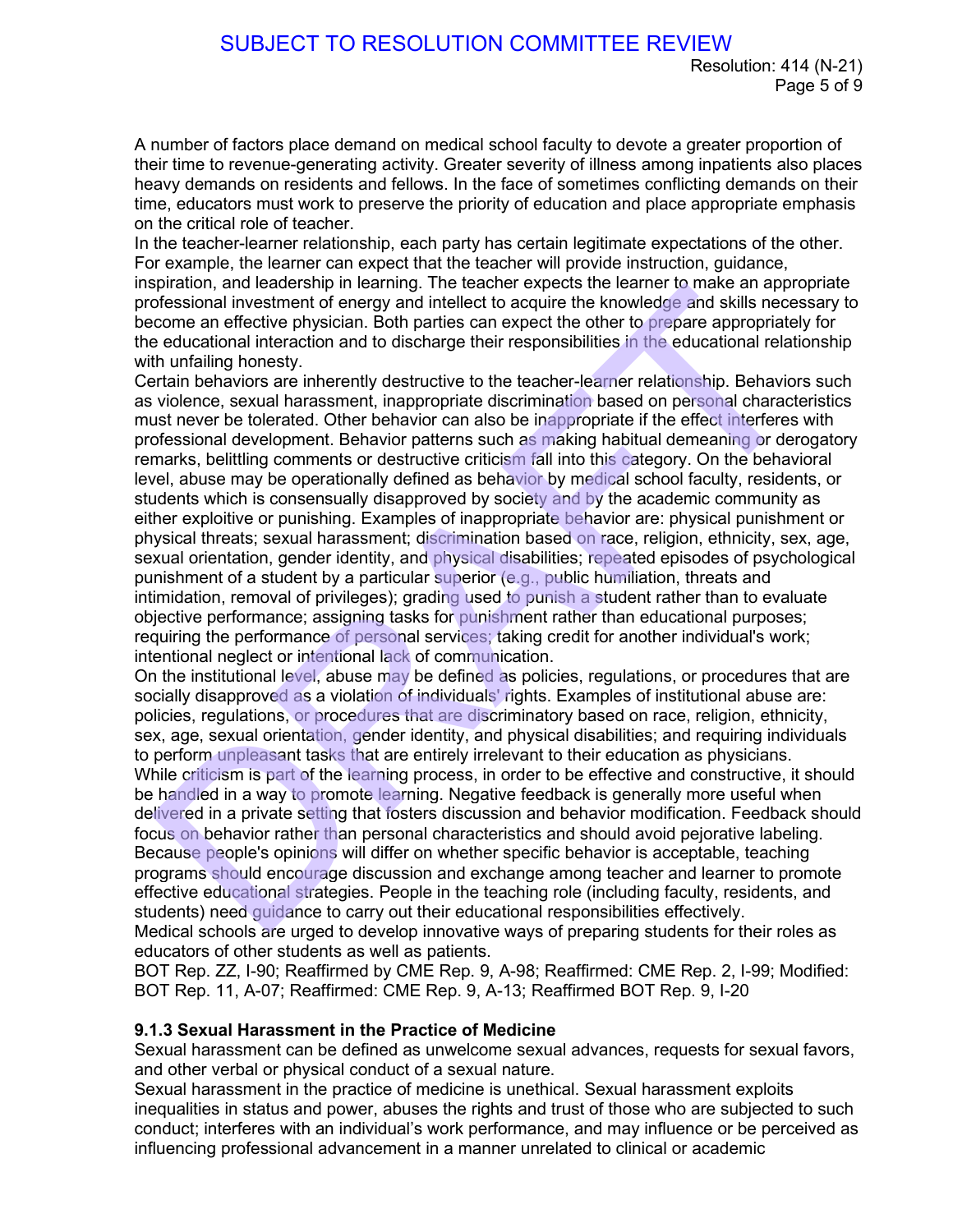performance harm professional working relationships, and create an intimidating or hostile work environment; and is likely to jeopardize patient care. Sexual relationships between medical supervisors and trainees are not acceptable, even if consensual. The supervisory role should be eliminated if the parties wish to pursue their relationship.

Physicians should promote and adhere to strict sexual harassment policies in medical workplaces. Physicians who participate in grievance committees should be broadly representative with respect to gender identity or sexual orientation, profession, and employment status, have the power to enforce harassment policies, and be accessible to the persons they are meant to serve.

Issued: 2016

### **G-600.067 References to Terms and Language in Policies Adopted to Protect Populations from Discrimination and Harassment**

Our AMA will: (1) undertake a study to identify all discrimination and harassment references in AMA policies and the code of ethics, noting when the language is consistent and when it is not; (2) research language and terms used by other national organizations and the federal government in their policies on discrimination andharassment; (3) present the preliminary study results to the Minority Affairs Section, the Women's Physician Section, and the Advisory Committee on LGBTQ Issues toreach consensus on optimal language to protect vulnerable populations including racial and ethnic minorities, sexual and gender minorities, and women, fromdiscrimination and harassment; and (4) produce a report within 18 months with study results and recommendations. SUBJECT TO RESOLUTION COMMITTEE REVIEW<br><sup>Pag</sup><br>Pagminomente harm professional working relationships, and create an intimidating or hostimonent; and<br>promovers, and is likely to jeoperatize patient care. Sexual relationships b

Res. 009, A-19

## **H-140.837 Policy on Conduct at AMA Meetings and Events**

It is the policy of the American Medical Association that all attendees of AMA hosted meetings, events and other activities are expected to exhibit respectful, professional, and collegial behavior during such meetings, events and activities, including but not limited to dinners, receptions and social gatherings held in conjunction with such AMA hosted meetings, events and other activities. Attendees should exercise consideration and respect in their speech and actions, including while making formal presentations to other attendees, and should be mindful of their surroundings and fellow participants.

Any type of harassment of any attendee of an AMA hosted meeting, event and other activity, including but not limited to dinners, receptions and social gatherings held in conjunction with an AMA hosted meeting, event or activity, is prohibited conduct and is not tolerated. The AMA is committed to a zero tolerance for harassing conduct at all locations where AMA business is conducted. This zero tolerance policy also applies to meetings of all AMA sections, councils, committees, task forces, and other leadership entities (each, an "AMA Entity"), as well as other AMA-sponsored events. The purpose of the policy is to protect participants in AMA-sponsored events from harm.

### **Definition**

Harassment consists of unwelcome conduct whether verbal, physical or visual that denigrates or shows hostility or aversion toward an individual because of his/her race, color, religion, sex, sexual orientation, gender identity, national origin, age, disability, marital status, citizenship or otherwise, and that: (1) has the purpose or effect of creating an intimidating, hostile or offensive environment; (2) has the purpose or effect of unreasonably interfering with an individual's participation in meetings or proceedings of the HOD or any AMA Entity; or (3) otherwise adversely affects an individual's participation in such meetings or proceedings or, in the case of AMA staff, such individual's employment opportunities or tangible job benefits.

Harassing conduct includes, but is not limited to: epithets, slurs or negative stereotyping; threatening, intimidating or hostile acts; denigrating jokes; and written, electronic, or graphic material that denigrates or shows hostility or aversion toward an individual or group and that is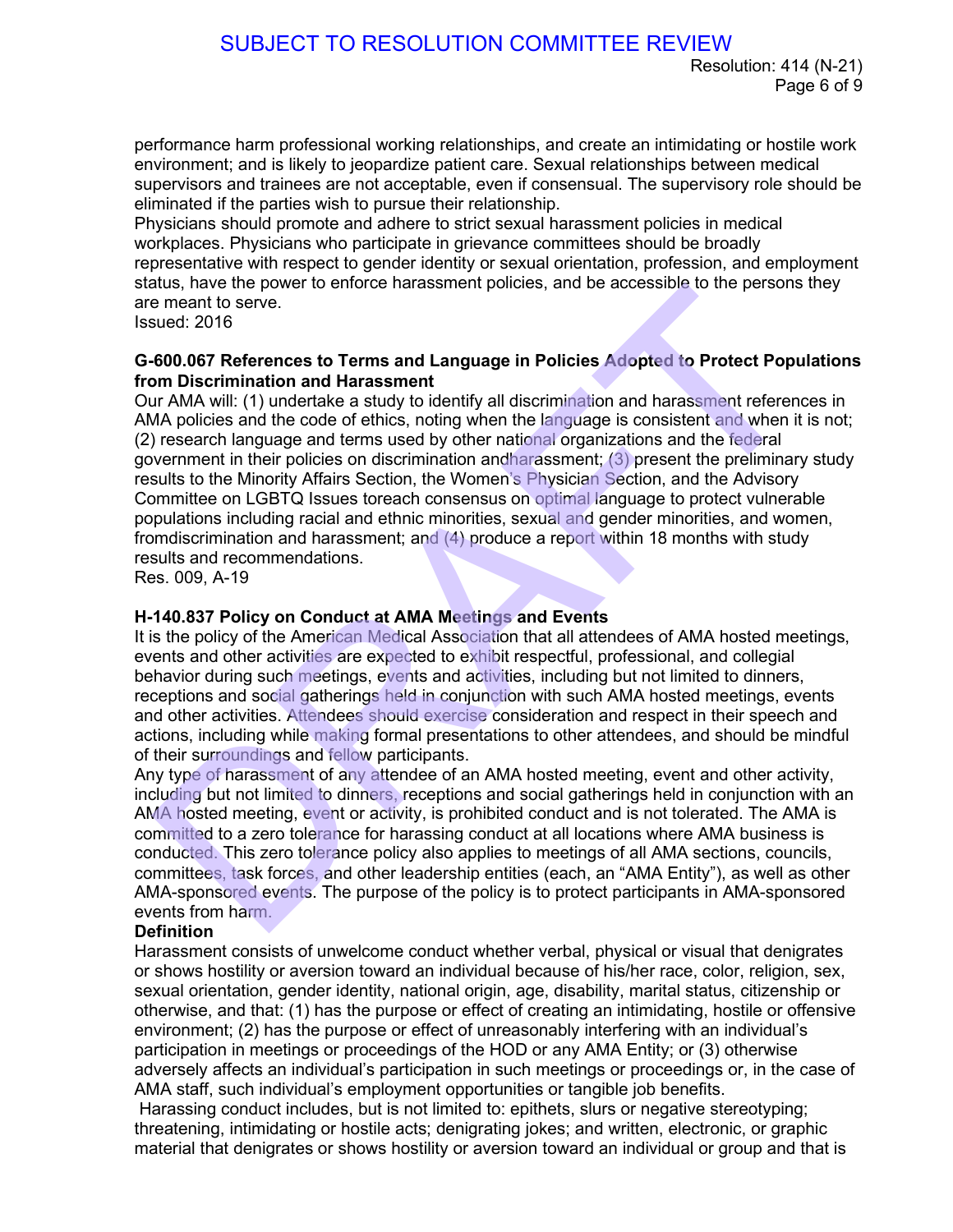placed on walls or elsewhere on the AMA's premises or at the site of any AMA meeting or circulated in connection with any AMA meeting.

## **Sexual Harassment**

Sexual harassment also constitutes discrimination, and is unlawful and is absolutely prohibited. For the purposes of this policy, sexual harassment includes:

- making unwelcome sexual advances or requests for sexual favors or other verbal, physical, or visual conduct of a sexual nature; and

- creating an intimidating, hostile or offensive environment or otherwise unreasonably interfering with an individual's participation in meetings or proceedings of the HOD or any AMA Entity or, in the case of AMA staff, such individual's work performance, by instances of such conduct.

Sexual harassment may include such conduct as explicit sexual propositions, sexual innuendo, suggestive comments or gestures, descriptive comments about an individual's physical appearance, electronic stalking or lewd messages, displays of foul or obscene printed or visual material, and any unwelcome physical contact.

Retaliation against anyone who has reported harassment, submits a complaint, reports an incident witnessed, or participates in any way in the investigation of a harassment claim is forbidden. Each complaint of harassment or retaliation will be promptly and thoroughly investigated. To the fullest extent possible, the AMA will keep complaints and the terms of their resolution confidential.

## **Operational Guidelines**

The AMA shall, through the Office of General Counsel, implement and maintain mechanisms for reporting, investigation, and enforcement of the Policy on Conduct at AMA Meetings and Events in accordance with the following:

1. Conduct Liaison and Committee on Conduct at AMA Meetings and Events (CCAM) The Office of General Counsel will appoint a "Conduct Liaison" for all AMA House of Delegates meetings and all other AMA hosted meetings or activities (such as meetings of AMA councils, sections, the RVS Update Committee (RUC), CPT Editorial Panel, or JAMA Editorial Boards), with responsibility for receiving reports of alleged policy violations, conducting investigations, and initiating both immediate and longer-term consequences for such violations. The Conduct Liaison appointed for any meeting will have the appropriate training and experience to serve in this capacity, and may be a third party or an in-house AMA resource with assigned responsibility for this role. The Conduct Liaison will be (i) on-site at all House of Delegates meetings and other large, national AMA meetings and (ii) on call for smaller meetings andactivities. Appointments of the Conduct Liaison for each meeting shall ensure appropriate independence and neutrality, and avoid even the appearance of conflict of interest, in investigation of alleged policy violations and in decisions on consequences for policy violations. SUBJECT TO RESOLUTION COMMITTEE REVIEW Resolution: 41<br>Pag<br>coed on walls or elsewhere on the AMA's premises or at the site of any AMA meeting clauded in connection<br>with any AMA meeting. The site of any AMA meeting could hav

The AMA shall establish and maintain a Committee on Conduct at AMA Meetings and Events (CCAM), to be comprised of 5-7 AMA members who are nominated by the Office of General Counsel (or through a nomination process facilitated by the Office of General Counsel) and approved by the Board of Trustees. The CCAM should include one member of the Council on Ethical and Judicial Affairs (CEJA); provided, however, that such CEJA member on the CCAM shall be recused from discussion andvote concerning referral by the CCAM of a matter to CEJA for further review and action. The remaining members may be appointed from AMA membership generally, with emphasis on maximizing the diversity of membership. Appointments to the CCAM shall ensure appropriate independence and neutrality, and avoid even the appearance of conflict of interest, in decisions on consequences for policy violations. Appointments to the CCAM should be multi-year, with staggered terms.

2. Reporting Violations of the Policy

Any persons who believe they have experienced or witnessed conduct in violation of Policy H-140.837, "Policy on Conduct at AMA Meetings and Events," during any AMA House of Delegates meeting or other activities associated with the AMA (such as meetings of AMA councils, sections, the RVS Update Committee (RUC), CPT Editorial Panel or JAMA Editorial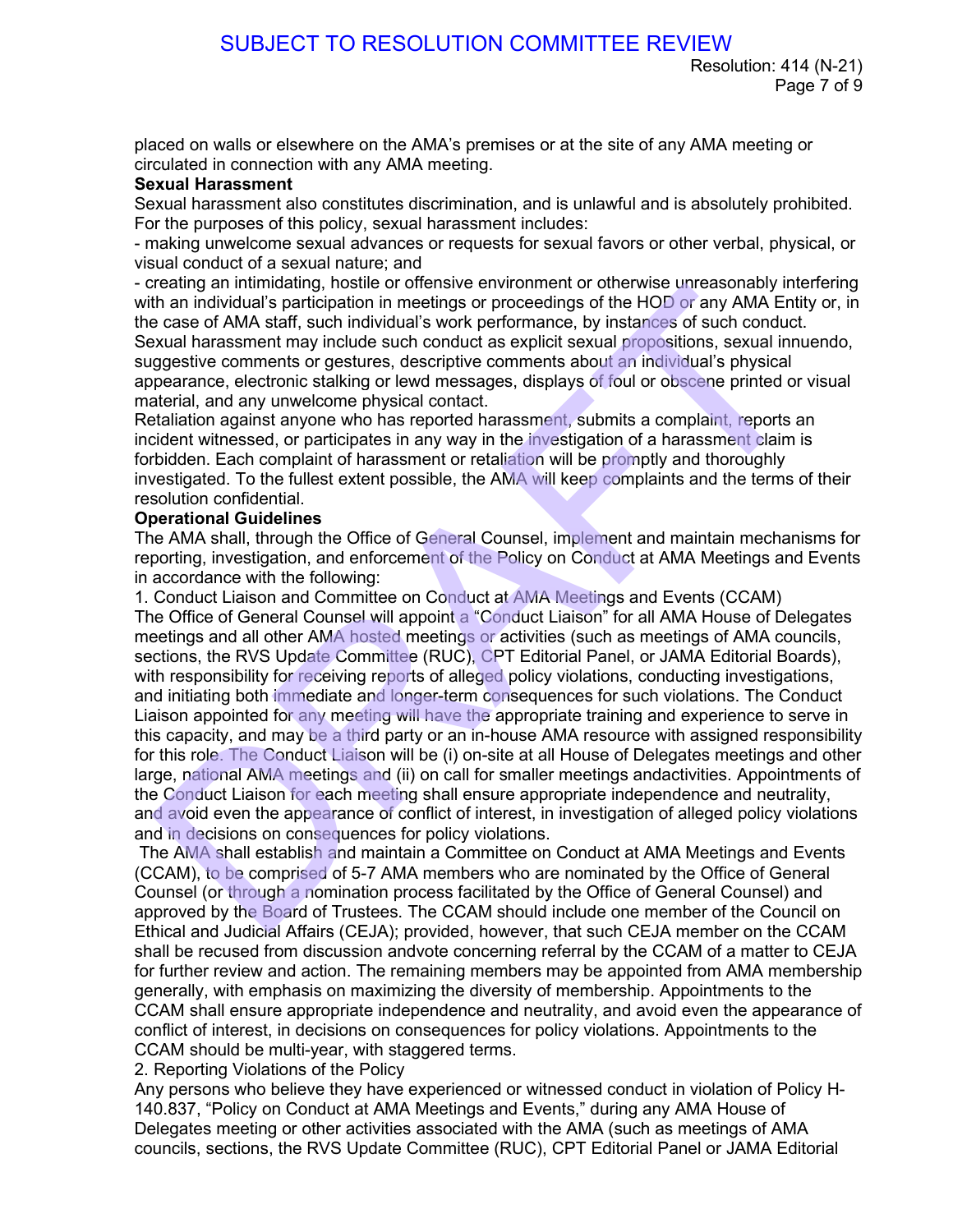Boards) should promptly notify the (i) Conduct Liaison appointed for such meeting, and/or (ii) the AMA Office of General Counsel and/or (iii) the presiding officer(s) of such meeting or activity.

Alternatively, violations may be reported using an AMA reporting hotline (telephone and online) maintained by a third party on behalf of the AMA. The AMA reporting hotline will provide an option to report anonymously, in which case the name of the reporting party will be kept confidential by the vendor and not be released to the AMA. The vendor will advise the AMA of any complaint it receives so that the Conduct Liaison may investigate.

These reporting mechanisms will be publicized to ensure awareness.

3. Investigations

All reported violations of Policy H-140.837, "Policy on Conduct at AMA Meetings and Events," pursuant to Section 2 above (irrespective of the reporting mechanism used) will be investigated by the Conduct Liaison. Each reported violation will be promptly and thoroughly investigated. Whenever possible, the Conduct Liaison should conduct incident investigations on-site during the event. This allows for immediate action at the event to protect the safety of event participants. When this is not possible, the Conduct Liaison may continue to investigate incidents following the event to provide recommendations for action to the CCAM. Investigations should consist of structured interviews with the person reporting the incident (the reporter), the person targeted (if they are not the reporter), any witnesses that the reporter or target identify, and the alleged violator. SUBJECT TO RESOLUTION COMMITTEE REVIEW Resolution: 41<br>Pag<br>ands) should promptly notify the (i) Conduct Liaison appointed for such meeting, and/<br>and AMA Office of General Coursel and/or (iii) the presiding officer(s) of suc

Based on this investigation, the Conduct Liaison will determine whether a violation of the Policy on Conduct at AMA Meetings and Events has occurred.

All reported violations of the Policy on Conduct at AMA Meetings and Events, and the outcomes of investigations by the Conduct Liaison, will also be promptly transmitted to the AMA's Office of General Counsel (i.e. irrespective of whether the Conduct Liaison determines that a violation has occurred).

4. Disciplinary Action

If the Conduct Liaison determines that a violation of the Policy on Conduct at AMA Meetings and Events has occurred, the Conduct Liaison may take immediate action to protect the safety of event participants, which may include having the violator removed from the AMA meeting, event or activity, without warning or refund.

Additionally, if the Conduct Liaison determines that a violation of the Policy on Conduct at AMA Meetings and Events has occurred, the Conduct Liaison shall report any such violation to the CCAM, together with recommendations as to whether additional commensurate disciplinary and/or corrective actions (beyond those taken on-site at the meeting, event or activity, if any) are appropriate.

The CCAM will review all incident reports, perform further investigation (if needed) and recommend to the Office of General Counsel any additional commensurate disciplinary and/or corrective action, which may include but is not limited to the following:

- Prohibiting the violator from attending future AMA events or activities;
- Removing the violator from leadership or other roles in AMA activities;
- Prohibiting the violator from assuming a leadership or other role in future AMA activities;

- Notifying the violator's employer and/or sponsoring organization of the actions taken by AMA;

- Referral to the Council on Ethical and Judicial Affairs (CEJA) for further review and action;

- Referral to law enforcement.

The CCAM may, but is not required to, confer with the presiding officer(s) of applicable events activities in making its recommendations as to disciplinary and/or corrective actions.

Consequence for policy violations will be commensurate with the nature of the violation(s). 5. Confidentiality

All proceedings of the CCAM should be kept as confidential as practicable. Reports, investigations, and disciplinary actions under Policy on Conduct at AMA Meetingsand Events will be kept confidential to the fullest extent possible, consistent with usual business practices.